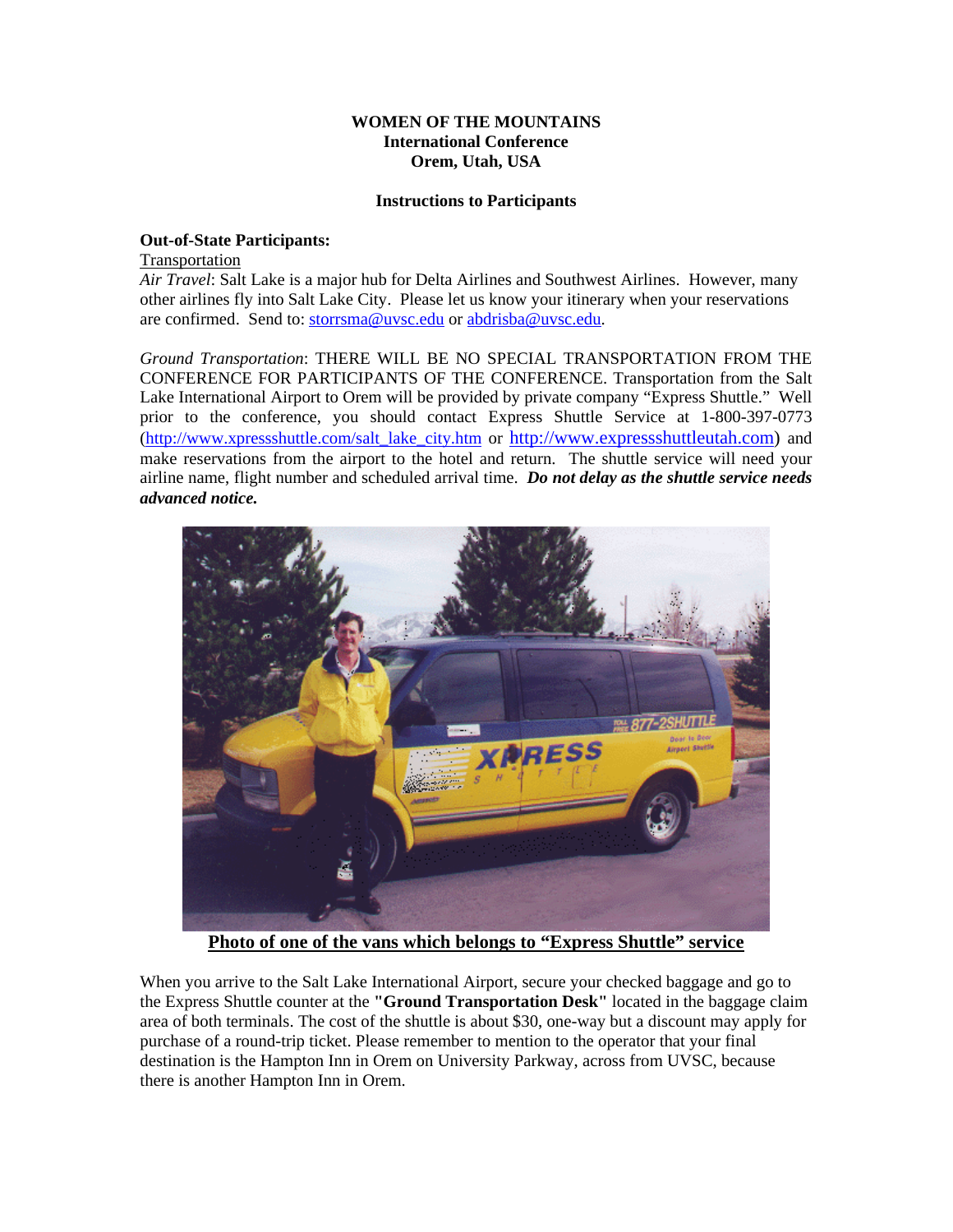[NOTE TO SECTION CHAIRS, ORGANIZING COMMITTEE MEMBERS AND SOME PARTICIPANTS FROM OVERSEAS UNDER EXEPTIONAL CATEGORY: Present your photo ID to the shuttle service desk and inform them that you have pre-paid passage.]

# Hotel

The Hampton Inn & Suites is across the street from UVSC; an easy walk. It is adjacent to an IHOP and a McGrath's Fish House restaurants and is across a side street from a large Wal-Mart. Hotel's address is 851 West 1250 South, Orem, UT 84058. Phone number: (801) 426-8500; website: http://www.oremhamptoninn.com/. There is a block of rooms reserved at a discount rate (\$74-\$84 for a standard room) for conference participants on a first-come, first-served basis. When making reservations, please mention that you are with the "Women of the Mountains" conference to get a discount rate. There are other hotels in the area as well; however, you will be responsible for the transportation to and from the conference site.



**Hampton Inn in Orem across UVSC**

**Please take into account that the cut-off date to make reservations at Hampton Inn from the room block reserves for the participants of the Women of the Mountains Conference is March 1.** 

After this date, all remaining reservations will be subject to room availability and cost increase. Specifically this means that any rooms remaining in the block that have not been assigned to an actual name will be returned to the general inventory of the hotel to be sold.

We would appreciate if your make reservations at the hotel Hampton Inn as soon as possible.